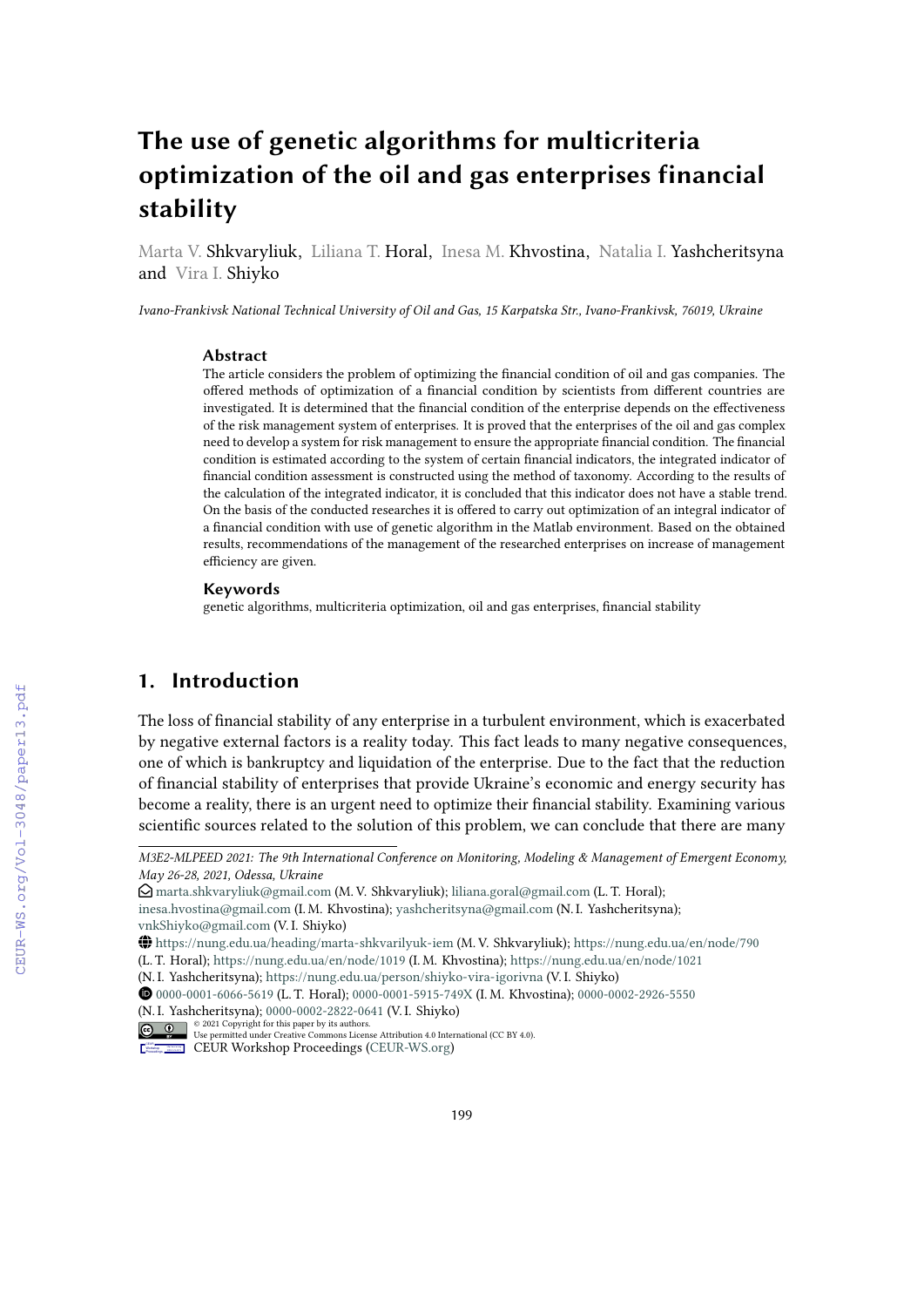ways to optimize financial stability. However, we propose to use the genetic algorithm method in the process of the studied enterprises financial stability optimizing , which by optimizing the financial stability will generate optimal values of the enterprise internal factors. Which in the future will allow the company's management to make optimal management decisions and reduce the risk of its loss..

### **2. Background**

Important contribution to the study of financial sustainability was made by Drobyazko et al. [\[1\]](#page-10-0), Azarenkova et al. [\[2\]](#page-10-1), Mokeev et al. [\[3\]](#page-10-2).

Drobyazko et al. [\[1\]](#page-10-0) propose an economic and mathematical model of the assessing financial stability process by calculating the integral indicator of the service sector financial stability. To study the stability and controllability of the assessing financial stability process, the types of control maps for each of the coefficients were determined. Proposed apparatus of neural networks makes it possible not only to determine the most profitable activity of an enterprise but also to assess the financial condition of each of its research objects.

The main results of the Azarenkova et al. [\[2\]](#page-10-1) study are following: the theoretical and essential characteristics of enterprise financial sustainability has been determined; the financial status of PJSC "Turboatom" has been analyzed; the taxonomic index of financial sustainability has been calculated and the forecast of its significance has been made, the approaches to increase enterprise financial sustainability have been proposed.

Mykoliuk et al. [\[4\]](#page-10-3) provides practical advice for enterprises to achieve the highest possible level of energy and financial security.

Mokeev et al. [\[3\]](#page-10-2) proposed eigenstate method to analyse the basic indicators of the enterprise as it allows to construct an economical stability model of such enterprise, describe the methodology for analyzing the economic stability of an enterprise on the basis of eigenstate method, provides formulas for calculating the complex indicator of economic stability. The efficiency of the methodology is demonstrated with evidence from the economic stability analysis of the trading company.

Ma et al. [\[5\]](#page-10-4) analyze the relationship between enterprise management and financial performance, analyze the mean and heterogeneity of the enterprise management team characteristics, mathematically models its relationship, constructs fractional differential equations, and tests it through empirical research. The influence of the enterprise management age characteristics, international experience, education level, team size and government background on the financial performance of the company.

A positive aspect of modern research on solving the problem of optimizing financial stability is also the fact that in many works the problem is proposed to be solved by building an effective system of risk management in enterprises. In particular, this issue is considered by Sprčić et al. [\[6\]](#page-11-0), Cohen et al. [\[7\]](#page-11-1), Drobyazko et al. [\[1\]](#page-10-0), Shkvaryliuk et al. [\[8\]](#page-11-2), Kostetska et al. [\[9\]](#page-11-3).

Research results of Sprčić et al. [\[6\]](#page-11-0) have revealed low levels of ERM development in listed Croatian companies. Managers are focused on financial and operative risk management, while strategic and other risks have been neglected. Regression analysis has indicated somewhat unexpected but important conclusion – the explored risk management rationales have weak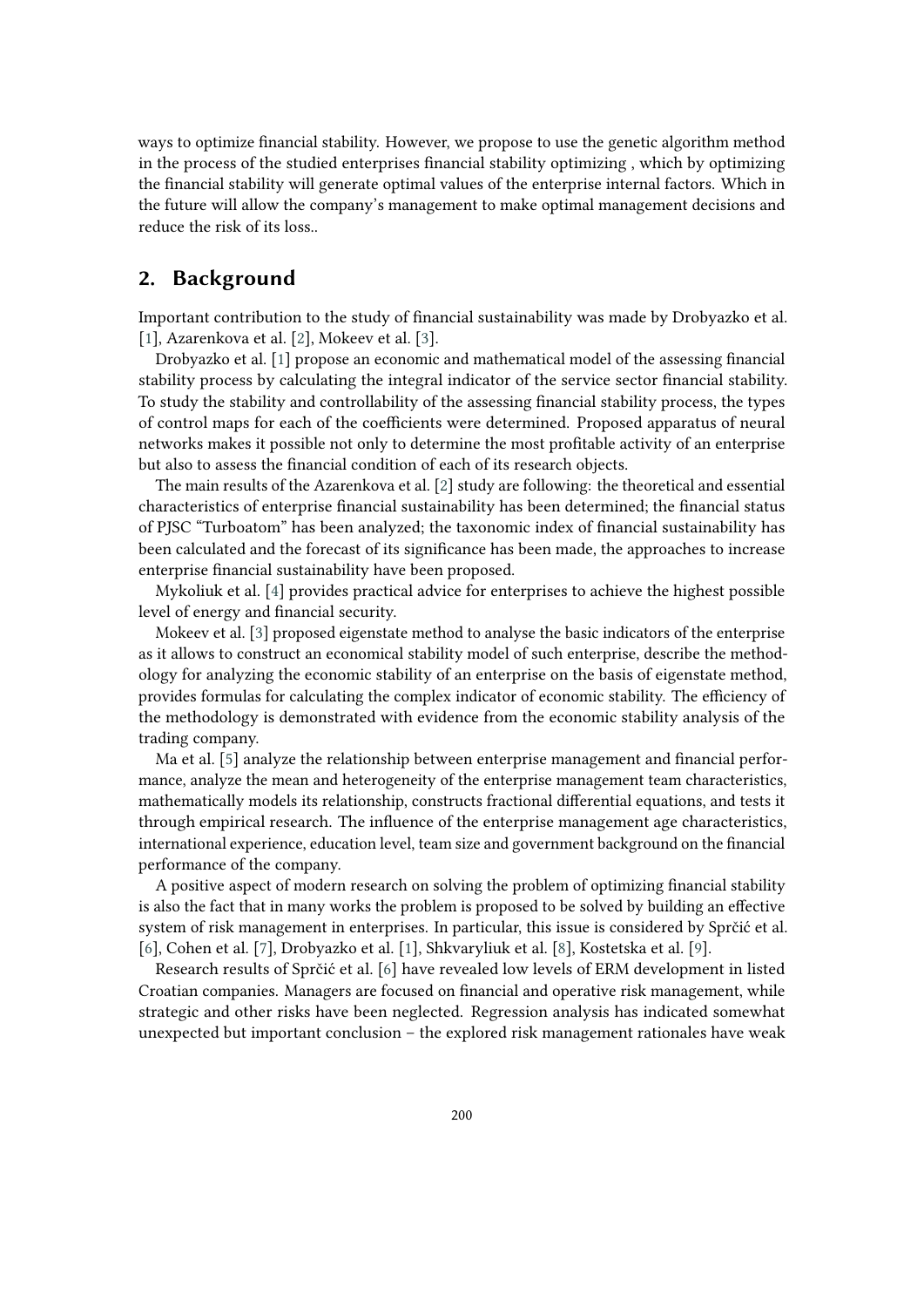predictive power in explaining corporate risk management decisions in Croatian companies. The level or risk management system development is dependent only on the size of the company and value of the growth options [\[6\]](#page-11-0).

Cohen et al. [\[7\]](#page-11-1) distinguish three major findings from our study. First, importantly, all three types of participants see a strong link between ERM and the financial reporting process. Second, despite recognition of the broad nature of ERM, the predominant experiences of the actual roles played by triad members center on agency theory, while resource dependence may be relatively underemphasized by all triad members. Finally, CFOs and AC members indicate that auditors may be especially underutilizing ERM in the audit process, suggesting an "expectations gap" [\[7\]](#page-11-1).

Ocheretin et al. [\[10\]](#page-11-4) proposes an approach to modeling the business climate of the country, which is based on the financial and economic indicators, and makes it possible to assess the development trends of the studied indicator. The proposed approach is based on the taxonomy method.

The analysis of sustainability and security of enterprises was carried out using a wide range of classical and advanced modeling methods, in particular, by Matviychuk et al. [\[11\]](#page-11-5).

In our previous studies [\[12\]](#page-11-6) it was possible to achieve an increase in the efficiency of modeling financial risk through the formation of an ensemble of models.

Soloviev et al. [\[13\]](#page-11-7) demonstrated the possibility of studying complex socio-economic systems as part of a network paradigm of complexity.

After conducting research on scientific papers that solve the problem of the economic entities financial stability loss risk reduction, it can be concluded that the optimization of financial condition through the use of a genetic algorithm has not been carried out. Therefore, this issue is relevant and needs research.

The analysis of methodological approaches to assessing the financial stability of economic entities shows the lack of a single methodological basis for assessment. Moreover, differences are manifested both in the components of financial stability, the system of indicators, and in the method of their consideration in the analysis of financial stability. All this necessitates the development of fundamentally new approaches and tools for assessing the financial stability of enterprises [\[14\]](#page-11-8).

## **3. Methodology**

Consider the dynamics of average indicators of liquidity, solvency, profitability and business activity of Ukraine's oil and gas industry, table [1.](#page-3-0)

According to table [1,](#page-3-0) it was established that the current ratio does not exceed the regulatory value of 100% in contrast to 2018, where the value of the indicator is 103.0%. Current ratio characterizes the ability of enterprises to repay their current liabilities for up to 1 year through current assets. The liquidity indicator shows that the analyzed enterprises do not have enough resources that can be used to repay short-term creditors' claims, the change in the studied indicator ranges from 84.7% to 98.7%. In 2018, the overall increase over four years increased by 14.96% and in 2019 there is a decrease of 5.47% compared to the base value.

The value of the Cash ratio did not reach the normative value of 20%. During 2015-2019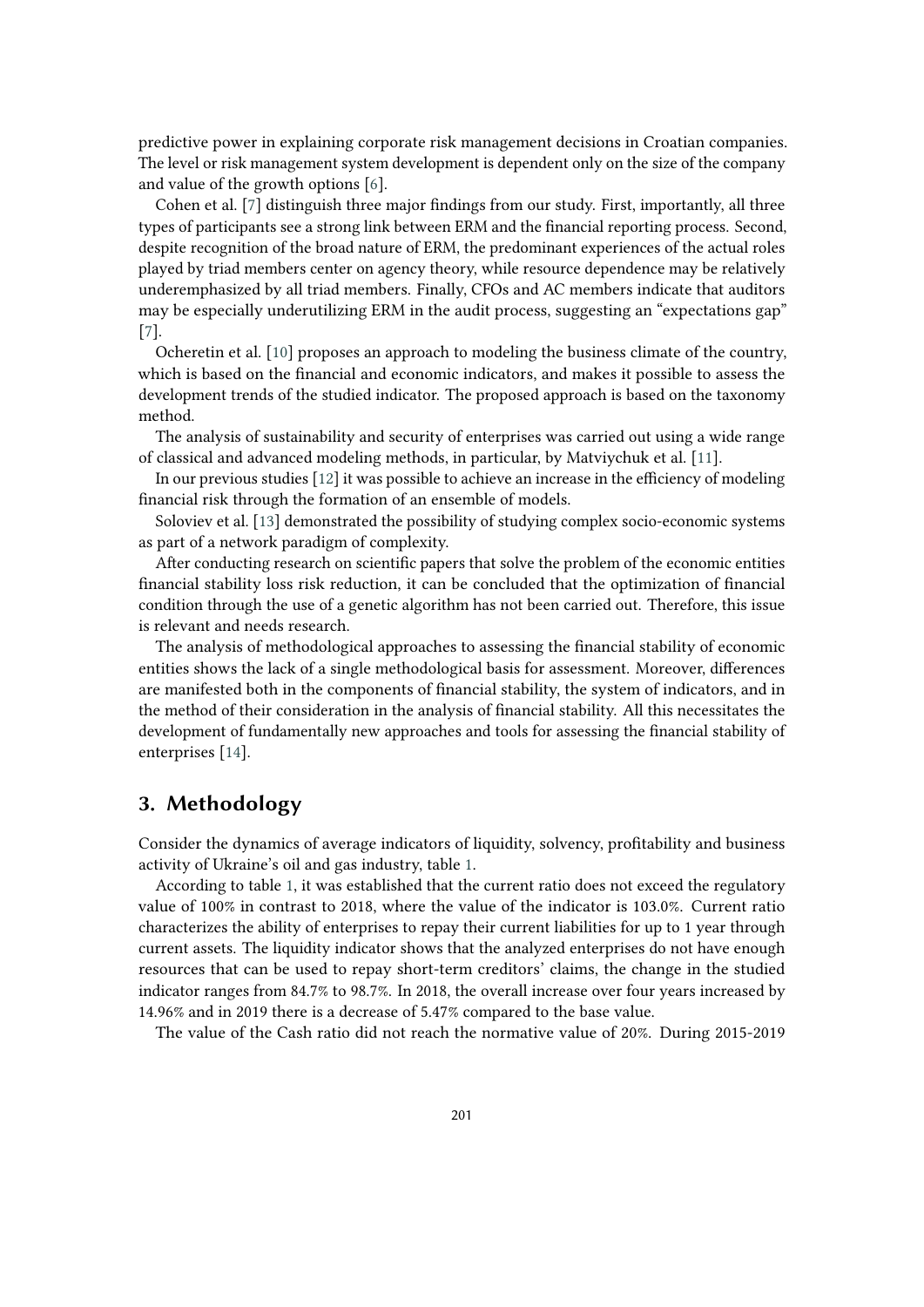#### **Table 1**

| Indicators       | Years  |      |      |      |      |  |  |
|------------------|--------|------|------|------|------|--|--|
|                  | 2015   | 2016 | 2017 | 2018 | 2019 |  |  |
| Current Ratio    | 89,6   | 93,3 | 98,7 | 10.3 | 84,7 |  |  |
| Equity-to-assets | 18,1   | 16,9 | 18,4 | 3    | 1    |  |  |
| ROA              | $-0,1$ | 0,1  | 0,8  | 3,4  | 1,6  |  |  |
| WCP              | $-0,1$ | 0,1  | 1,5  | 6,9  | 3,8  |  |  |
| CashRatio        | 1      | 1    | 1,9  | 1,3  | 1    |  |  |
| <b>NPM</b>       | 0      | 0,3  | 1,8  | 4,5  | 4,4  |  |  |
| <b>ROTA</b>      | 0      | 0,5  | 1,4  | 4,7  | 3,1  |  |  |
| Tot. Ass Turn.   | 0,8    | 0,7  | 0,8  | 1    | 0,7  |  |  |
| Rec. Turn.       | 3,4    | 2,9  | 4,1  | 4.5  | 3,5  |  |  |

<span id="page-3-0"></span>Dynamics of financial indicators' average values of Ukrainian oil and gas industry

#### **Table 2**

<span id="page-3-1"></span>Growth rates (basic) of financial indicators' average values of Ukrainian oil and gas industry, %

| Indicators       |      |      | Years |       |       |
|------------------|------|------|-------|-------|-------|
|                  | 2015 | 2016 | 2017  | 2018  | 2019  |
| Current Ratio    | 1,00 | 1,04 | 1,10  | 1,15  | 0,94  |
| Equity-to-assets | 1,00 | 0,93 | 0,10  | 1,86  | 1,67  |
| ROA              | 1.00 | 1,00 | 8,00  | 34,00 | 16,00 |
| <b>WCP</b>       | 1,00 | 1,00 | 15,00 | 69,00 | 38,00 |
| CashRatio        | 1,00 | 1,00 | 1,90  | 1,30  | 1,00  |
| <b>NPM</b>       | 1,00 | 1,00 | 6,00  | 15,00 | 14,67 |
| <b>ROTA</b>      | 1.00 | 1,00 | 2,80  | 9,40  | 6,20  |
| Tot. As. Turn.   | 1,00 | 0,88 | 1,00  | 1,25  | 0,88  |
| Rec. Turn        | 1,00 | 0,85 | 1,21  | 1,32  | 1,03  |

the value of the indicator ranges from 1.0% to 1.9%, i.e., money and their equivalents are not enough to meet the current liabilities of economic entities. The Equity-to-Assets – the solvency indicator characterizes the share of equity of enterprises in the total amount of funds invested in its activities. The value of the Equity-to-Assets does not exceed the normative by 50% and fluctuates during the study period in the range of 16.9-33.8%, so there is every reason to believe that enterprises are not solvent.

According to table [2,](#page-3-1) return on assets (ROA) determines the return of 1 hryvnia assets of economic entities, its value increases rapidly from 0.1% in 2016 to 3.4% in 2018, then decreases to 1.6%. The dynamics of working capital profitability is similar, the value of the indicator increases from 0.1% in 2016 to 6.9% in 2018, decreases to 3.8% in 2019. The profitability indicator is the net margin (NPM), which reflects the ratio of net profit to the total revenue of the enterprise whose value increased from 0.3% in 2016 to 4.5% in 2018 and decreased to 4.4% in 2019. The ratio of operating profit to assets of oil and gas companies (ROTA) characterizes the return on total assets, the value which also increased from 0.5% in 2016 to 4.7% in 2018 and decreased to 3.1% in 2019.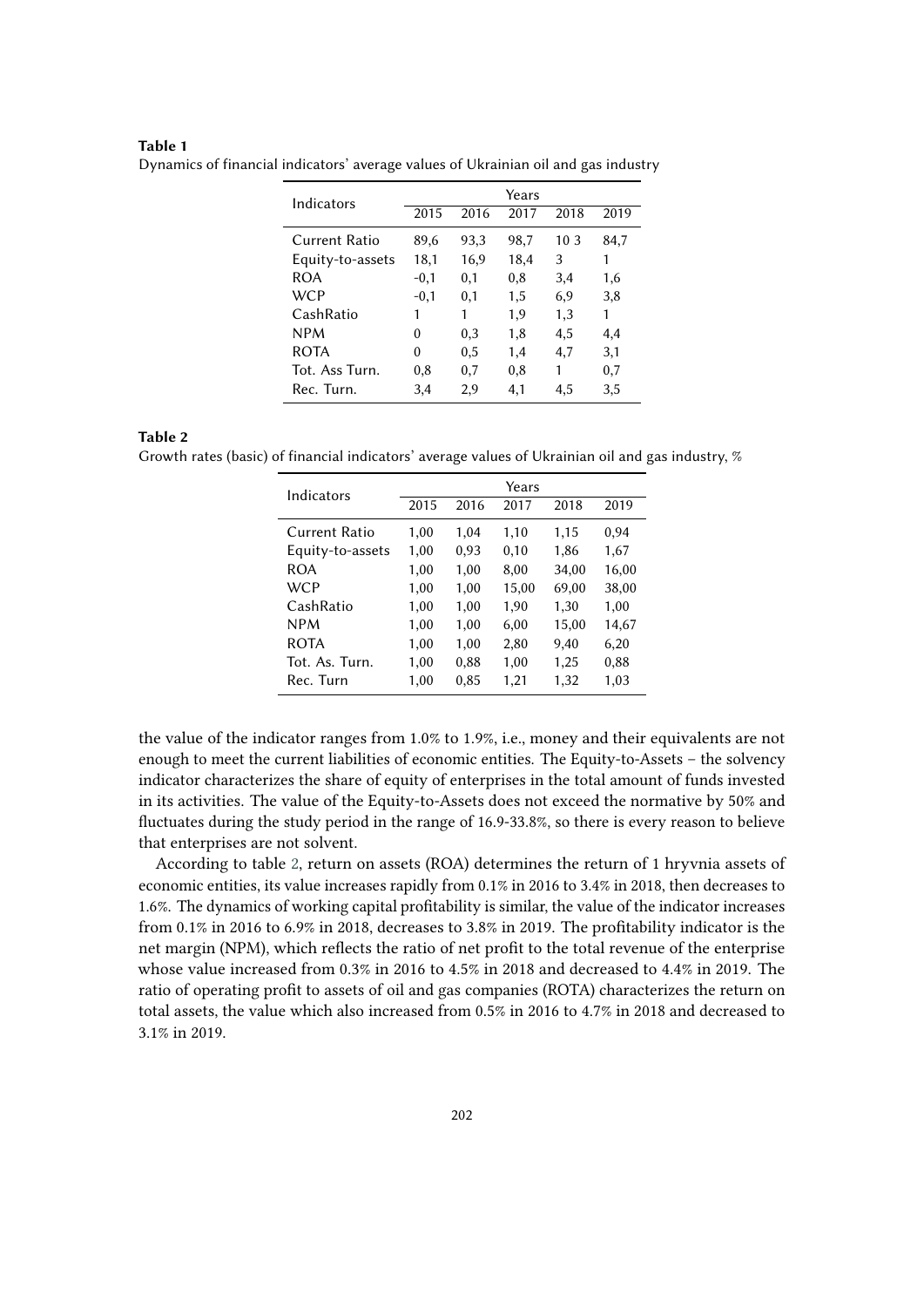The state of business activity in the context allows you to determine the productivity of assets of enterprises. The value of the indicator in the industry ranges from 0.7-1 for the study period. Working capital turnover – an indicator of business activity, which shows the efficiency of enterprises working capital usage in terms of revenue generated by them. According to the values of the indicator, the efficiency of its generation for the period under study is 0. The turnover of receivables shows how many times during the year receivables are repaid. The ability of entities to repay receivables during the period under review changes abruptly. The highest value is observed in 2018 and is 4.5 and the lowest value is 2.9 in 2016, due to the crisis of payments in the country.

Given the results of the calculated average values of Ukraine's oil and gas industry financial indicators and their dynamics, it is possible to draw conclusions about the instability of their trends, which necessitates the calculation and modeling of an integrated indicator of financial condition. The taxonomy method was used for its construction, the results of its calculation and forecasting are shown in figure [1.](#page-4-0)



<span id="page-4-0"></span>**Figure 1:** Dynamics of the integrated indicator of Ukrainian oil and gas enterprises' financial condition.

According to figure [1,](#page-4-0) it is determined that the value of the integrated indicator of Ukraine's oil and gas companies financial condition increases from 2016 to 2018, then decreases to 0.47 in 2019. The decrease in the integrated indicator shows a certain signaling ability to reduce financial stability of oil and gas companies increase in the general level of financial risks.

Variation of indicators acquires a difference due to a significant difference between the maximum and minimum values of the sample. It can be noted that the taxonomy index in the industry was unstable during the analyzed periods: the closer this indicator is to 1, the lower the level of risk. As you can see, the level of risk of the financial condition is quite high for the analyzed period. According to the results of the forecast, the negative trend of the taxonomic indicator can be stated, so if we do not change the conditions of operation and development of oil and gas companies in the future, negative trends will further worsen the financial condition of companies in Ukraine's oil and gas industry. There is a need to develop effective management solutions to provide enterprises with a vector of positive development,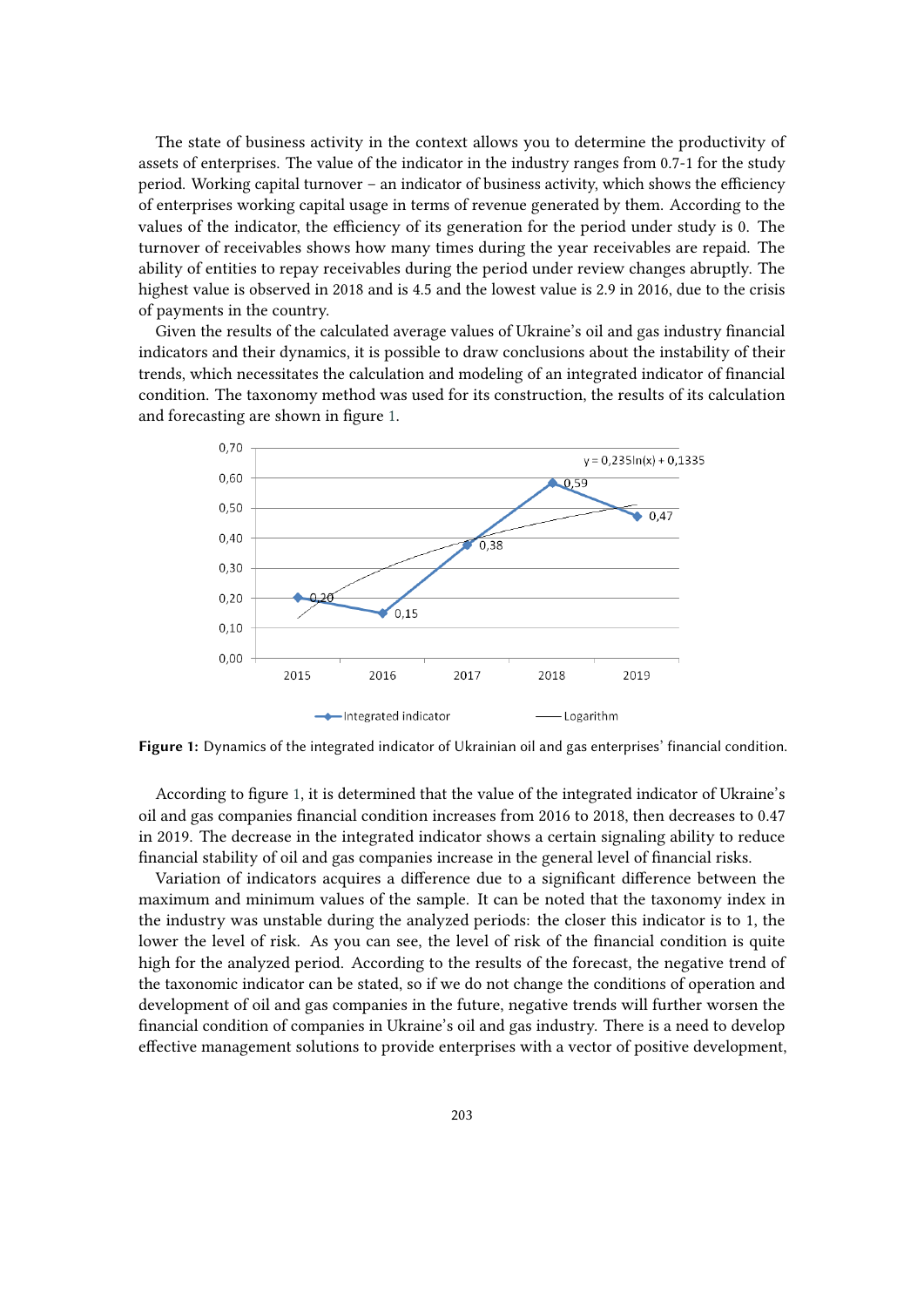this problem is of national importance and needs proper attention.

To begin with, it is necessary to find the optimal values of input parameters that form a stable financial condition of the enterprise, provide a sufficient level of the studied industry financial condition integrated indicator at a level above average, 0.6-1.0. Thus, we have the first restrictions on the function of the financial condition integrated indicator.

The problem of optimization problems has been in the field of view of domestic economics representatives for a long time. To determine the extreme values classical methods of higher mathematics are widely used, consider one of the most interesting and modern options – genetic algorithms. The most popular from a scientific point of view is, the use of an algorithm for finding optimization solutions using mathematical modulation of genetic processes. In his works, he shows the possibilities and patterns of heredity and variability in genetics in the transfer to the problem of determining the optimization values. Ideas and methods of genetics play an important role in genetic engineering and are applied to economic problems. The mechanism of heredity means the role of genes as elementary carriers of hereditary information. Scientists showed the work of the so-called "genetic" operators of ascent, mutation, mathematical implementation of single-point and multi-point crossover, the search for the most adapted individual.

In mathematics, the problem of stability arises when a physical object is perturbed in phase space, that is, when external forces take it out of equilibrium. As a result, the object can: move away from equilibrium; be in a slight deviation from it; return to equilibrium, withstanding adverse fluctuations.

In fact, the behavior of an object in an disturbed state determines the stability or instability of its undisturbed equilibrium state. Thus, the equilibrium state of an object can be considered stable when, after perturbation, it enters a state close to equilibrium or when it returns to it.

To study the phenomenon of stability in more detail, it is necessary to use the concept of "area of stability". It is often necessary to determine the effect of changing certain parameters on stability. To do this, build the stability area of the object in the space of changing parameters. The area of stability is determined by the set of values of the parameters of the object for which it is stable. Going beyond the parameter limit limits the object from steady to unstable. When the limit of stability is exceeded, the level of risk increases significantly. It is clear that the transition from the zone of stability to the unstable position is determined not by the boundary line, but by some area that can be called transitional.

Drawing analogies between economic and mechanical equilibrium, we should pay attention to the differences between static and dynamic equilibria. At static equilibrium the motion of an object ceases, whereas at dynamic equilibrium the physical body continues to move, but at the same time certain total characteristics of the system remain unchanged. An example is the flow of water in the riverbed: the height of the water and the speed of the flow can be constant, and its parameters, such as inflow and outflow, can change. In other words, static equilibrium implies the ability of the system in it, after minor deviations to return to the previous state, and dynamic equilibrium can be interpreted as the ability of a mechanical system in motion under the influence of certain forces, not to deviate from a given trajectory at insignificant accidental stresses or deviations.

Speaking of the enterprise financial stability, it is advisable to draw analogies with the dynamic stability, because the functioning of the oil and gas sector, its functions, the implementation of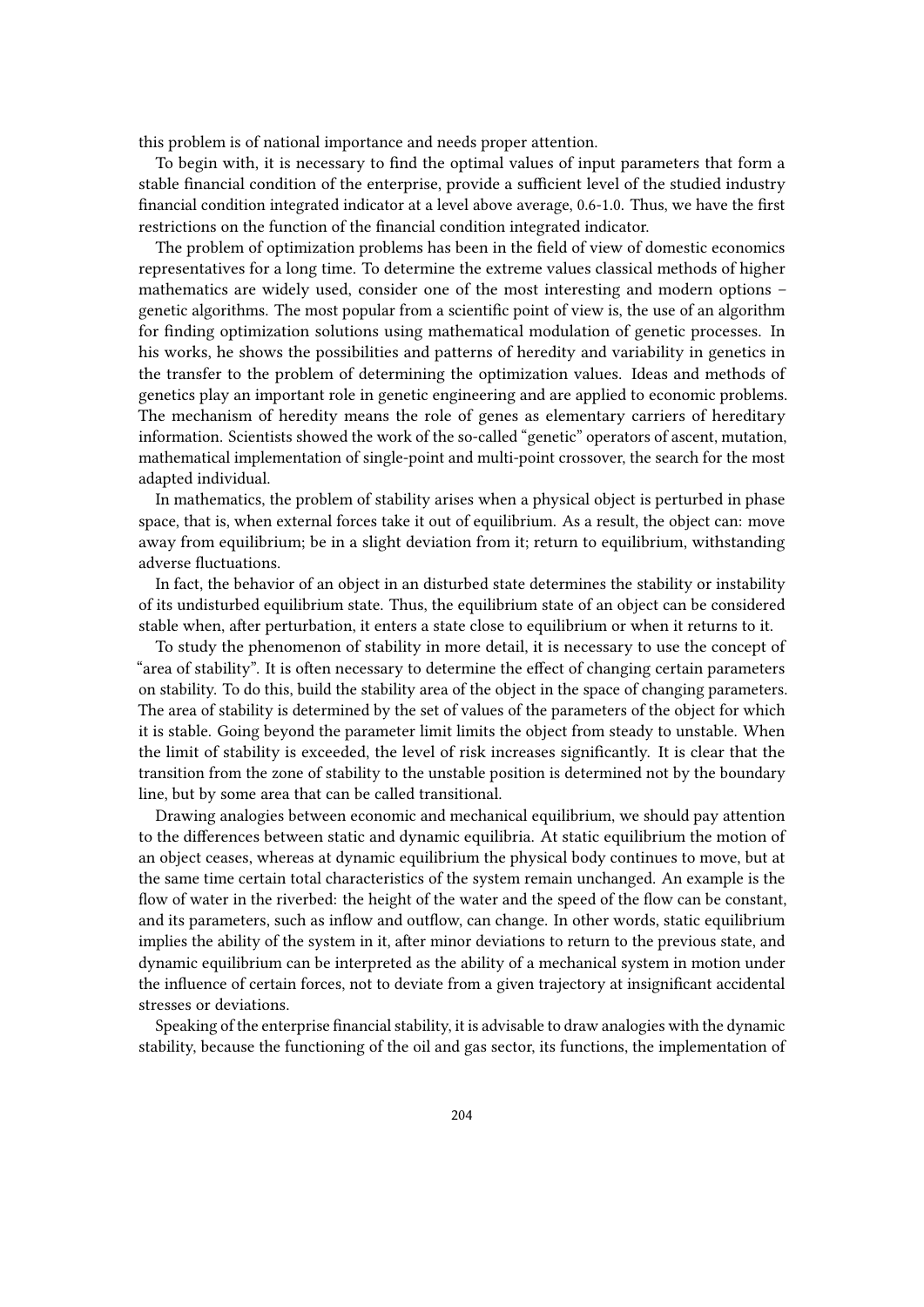the whole complex of active and passive operations is nothing but a dynamic process. Thus, the financial stability of enterprises – one of the key dynamic characteristics of its activities, which largely reveals its viability. In the future, we will consider that the financial stability of the enterprise is a dynamic category, which is the ability to return to equilibrium after leaving it as a result of a certain impact. Sustainability in economic systems, despite some similarities with technical ones, is a much more complex concept. In view of this, analogies can be made for economic systems only conditionally. Due to the fact that a universal approach to assessing financial stability as a single scalar indicator has not yet been developed, we propose to use the tools of multi-criteria optimization, which can be used to implement the concept of economic equilibrium.

We believe that a financially stable enterprise must achieve a certain equilibrium – the optimal ratio between risk, return, liquidity and other key financial performance indicators, on which depends its financial stability. As target functions we will take the key financial indicators of the oil and gas company: current liquidity, autonomy ratio, net margin and receivables turnover, which according to the correlation-regression analysis have the greatest impact on the integrated indicator of financial stability. To achieve a certain equilibrium of the bank should optimize all these criteria, taking into account its real financial condition. In addition, the task of constructing Pareto-effective financial indicators that optimize the integrated indicator of financial stability is proposed.

To find solutions to the multicriteria optimization problem, we use the method of genetic algorithm, which has proven itself well for solving this class of problems. A genetic algorithm is a heuristic search algorithm that is applied to optimization and modeling problems by random selection based on the use of mechanisms resembling evolutionary processes in nature. They are a kind of evolutionary methods of calculation. Genetic algorithm – a method of optimization based on the concepts of natural selection and genetics. In this approach, the variables that characterize the solution are represented as genes on the chromosome. The genetic algorithm, operating on a finite number of solutions (population), generates new solutions in the form of various combinations of parts of the solutions of this population. Operators such as selection, recombination and mutation are used for this purpose.

In a genetic algorithm, a chromosome is a numerical vector that corresponds to a variable. Each of the chromosome vector positions is called a gene.

The genetic algorithm is actually a kind of random search and is based on approaches that resemble the mechanism of natural selection. In a genetic algorithm, some random set of initial data, called a population, is first formed. Each element of the population is called a chromosome and represents some solution of the problem in the first approximation, i.e. satisfies the system of constraints of the problem. Chromosomes evolve during iterations called generations (or generations). During each iteration, the chromosome is evaluated using some degree of compliance (fitness function), which is also called compliance function. A mutation is an operation that implements random changes in different chromosomes.

The simplest mutation is to randomly alter one or more genes. In a genetic algorithm, a mutation plays an important role in restoring genes dropped from a population during a selection operation so that they can be used in new populations. In addition, it allows the formation of genes that were not present in the original population. The intensity of mutations is determined by the mutation rate, which is the proportion of genes that are mutated in this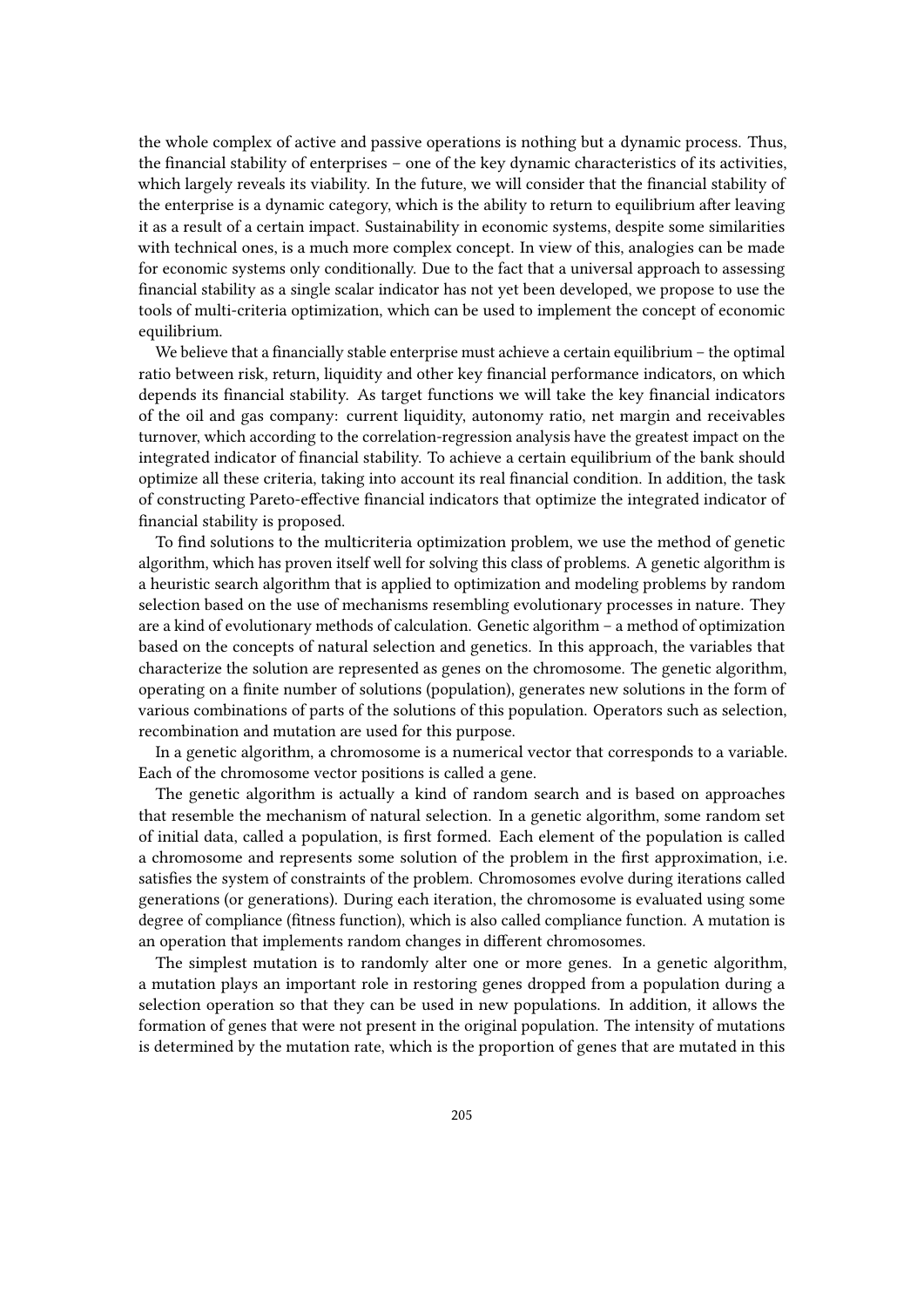iteration. Too small a value of this factor means that many genes that could be useful will never be considered. At the same time, too large a value of the coefficient will lead to large random perturbations. Descendants will no longer be like their parents and the algorithm will lose the ability to learn while maintaining hereditary traits.

We used the Matlab Optimization Toolbox to find Pareto-effective sets of unit coefficients. The standard adaptive feasible mutation function was chosen as the mutation operator, which is used for constrained tasks and allows you to randomly generate directions based on the most recent successful or unsuccessful generations. To perform the crossover operation, the Scattered method was used, which involves creating a random binary vector and selecting genes from the first parent chromosome for which the corresponding value is 1, or from the second parent chromosome when the value is 0 when combining these genes to form a new offspring.

A multicriteria problem is often understood not as a verbal description of the problem, but as its model, namely: a multicriteria problem is a mathematical model of making an optimal decision based on several criteria. These criteria may reflect assessments of the different qualities of the object or process about which the decision is made. Formally, the multicriteria problem as a model is given in the form:

<span id="page-7-0"></span>
$$
F(x) \to \max \text{ for all } x \in \mathbb{D},\tag{1}
$$

where  $\mathbb D$  is the set of valid solutions;  $F(x)$  is a vector function of the argument x (integral indicator of financial condition), which can be represented as follows:

$$
F(x) = [f_1(x), f_1(x) \dots, f_k],
$$
\n(2)

where  $f_1(x)$ ,  $f_2(x)$ ... $f_k(x)$  – scalar functions of the vector argument x each of which is a mathematical expression of one optimaliti criterion.

Since this model uses a vector objective function, it is often called the problem of vector optimization. Obviously, problem [\(1\)](#page-7-0) does not belong to the class of mathematical programming problems, because the models of this class of problems always contain only one objective function of the vector argument.

Here we consider a complex vector criterion, which can be used to achieve the maximum effect, without necessarily reaching the extreme in all functions. The existence of a solution that literally maximizes all target functions is a rare exception. The problem of vector optimization in the general case does not have a clear mathematical solution. To obtain a solution, it is necessary to use additional subjective information of a specialist in this subject area, which is commonly referred to as a decision maker. This means that when solving the problem by different specialists with the involvement of different sources of information, most likely different answers will be received. Problems of vector optimization are currently considered in the framework of decision theory [\[10\]](#page-11-4), the main feature of which is the presence of uncertainty. This uncertainty cannot be ruled out by various modeling techniques and objective calculations. In multicriteria problems, the uncertainty is that it is not known which criterion to prefer and to what extent. To eliminate this uncertainty, it is necessary, firstly: to formulate a special principle of optimality, and secondly: to involve additional subjective information of the decision-maker based on his experience and intuition.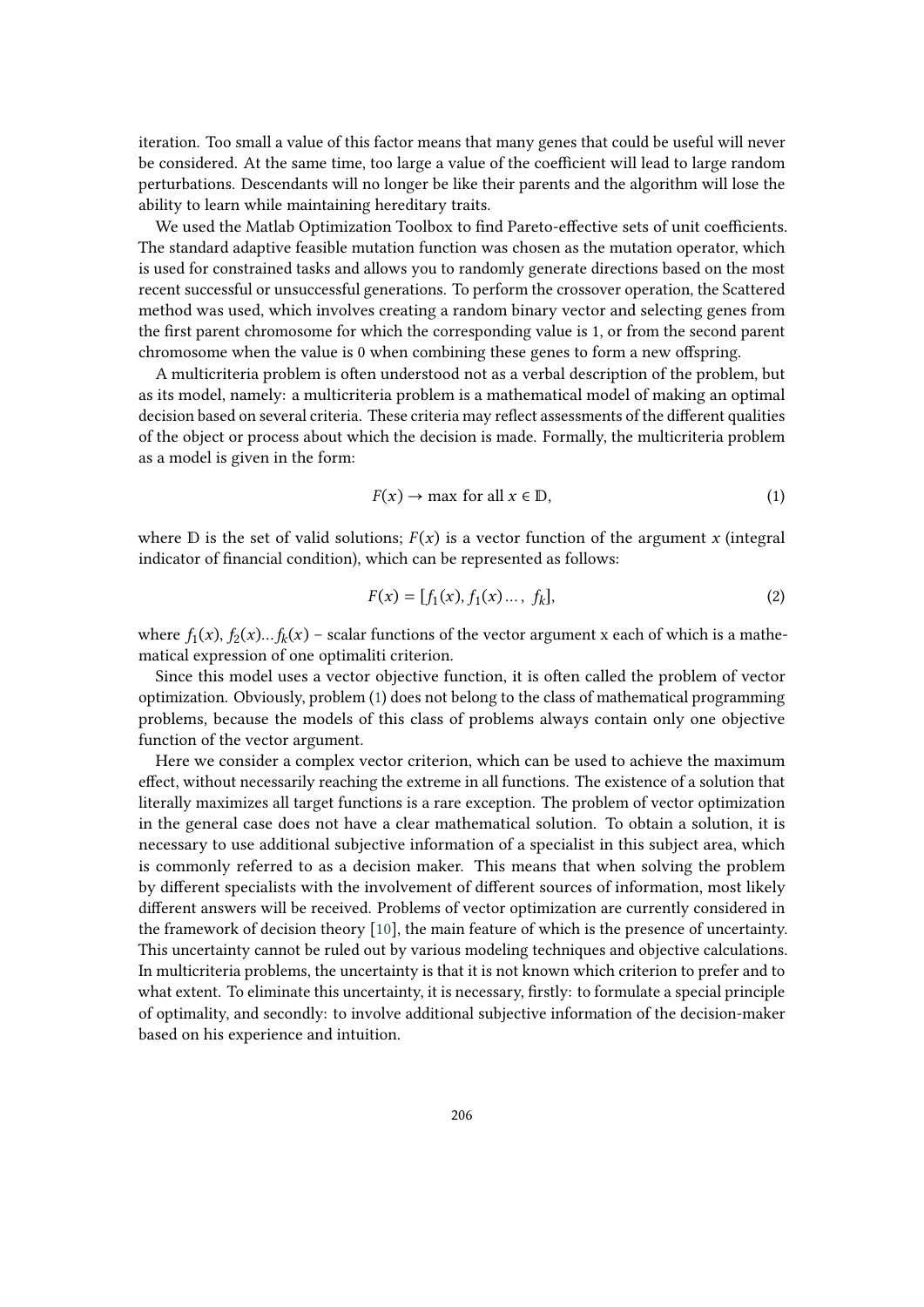Therefore, in accordance with the above information, we formulate the objective functions and conditions of optimization. The function  $G(x)$  is defined as an integrated indicator of financial condition calculated by the taxonomy method and takes into account the levels of unit indicators that were previously selected to be included in the integrated indicator of financial condition  $Y(x)$ :

$$
Y(x) = -0,17432 - 0,00076x_1 + 0,00095x_2 + 0,055039x_3 + 0,125108x_4
$$
 (3)

and Finscore  $(G(x))$ :

$$
G(x) = 3,639721 + 0,009527x_1 - 0,03471x_2 + 0,13336x_3 - 0,16618x_4.
$$
 (4)



<span id="page-8-0"></span>**Figure 2:** Conditional block diagram of the genetic algorithm.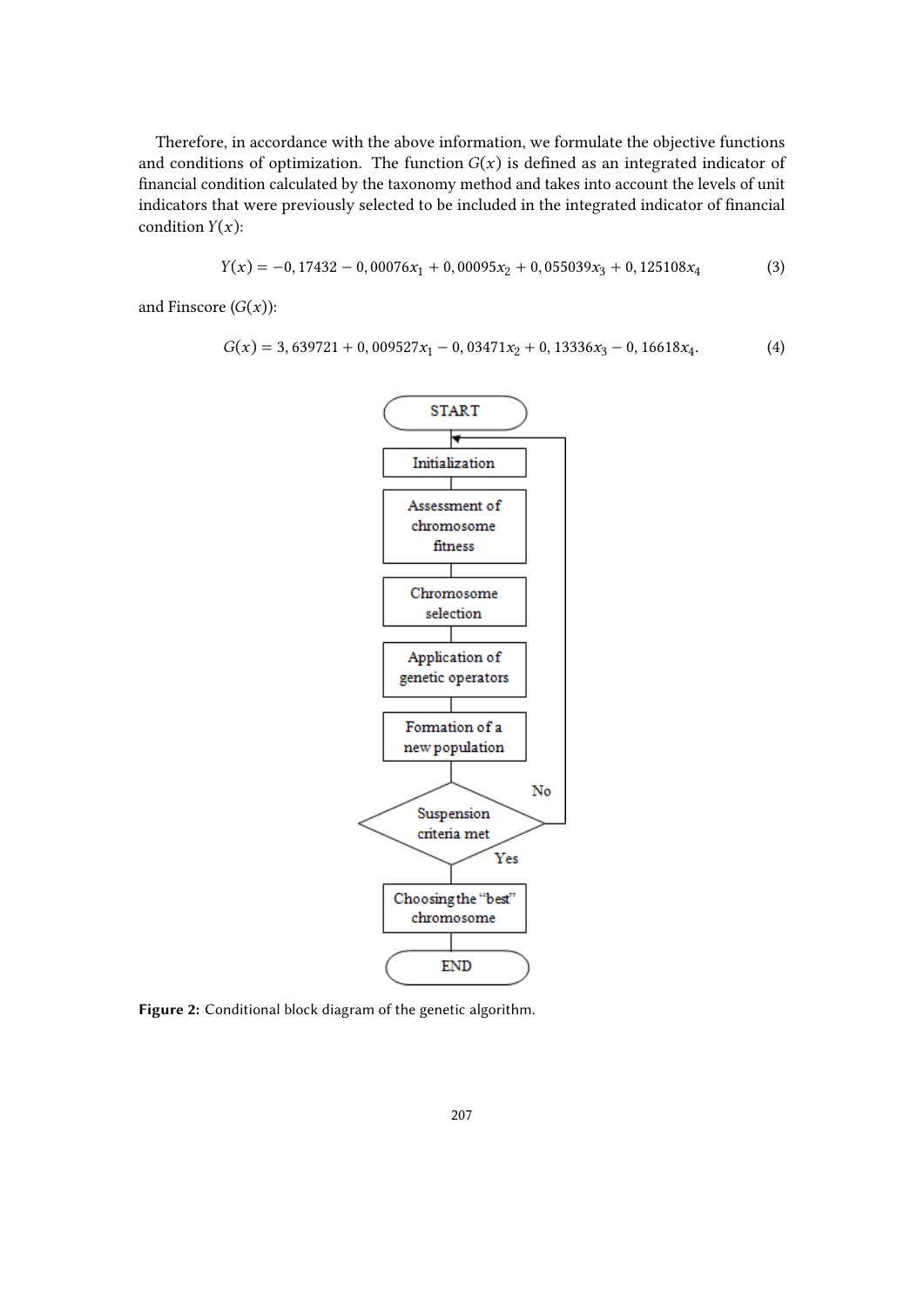

<span id="page-9-0"></span>**Figure 3:** M-file in Matlab.



<span id="page-9-1"></span>**Figure 4:** Program results.

Therefore, taking into account the constructed relationship between the studied enterprise financial condition  $Y(x)$  and Finscore  $G(x)$  integrated indicator and its unit indicators, it is necessary to optimize the complex indicator of financial condition, maximize it by optimizing independent variables.

First, let's set the problem by describing the stages of optimization. Figure [2](#page-8-0) shows the stages of the optimization process.

Therefore, we need to optimize, namely to maximize the financial condition, it should be as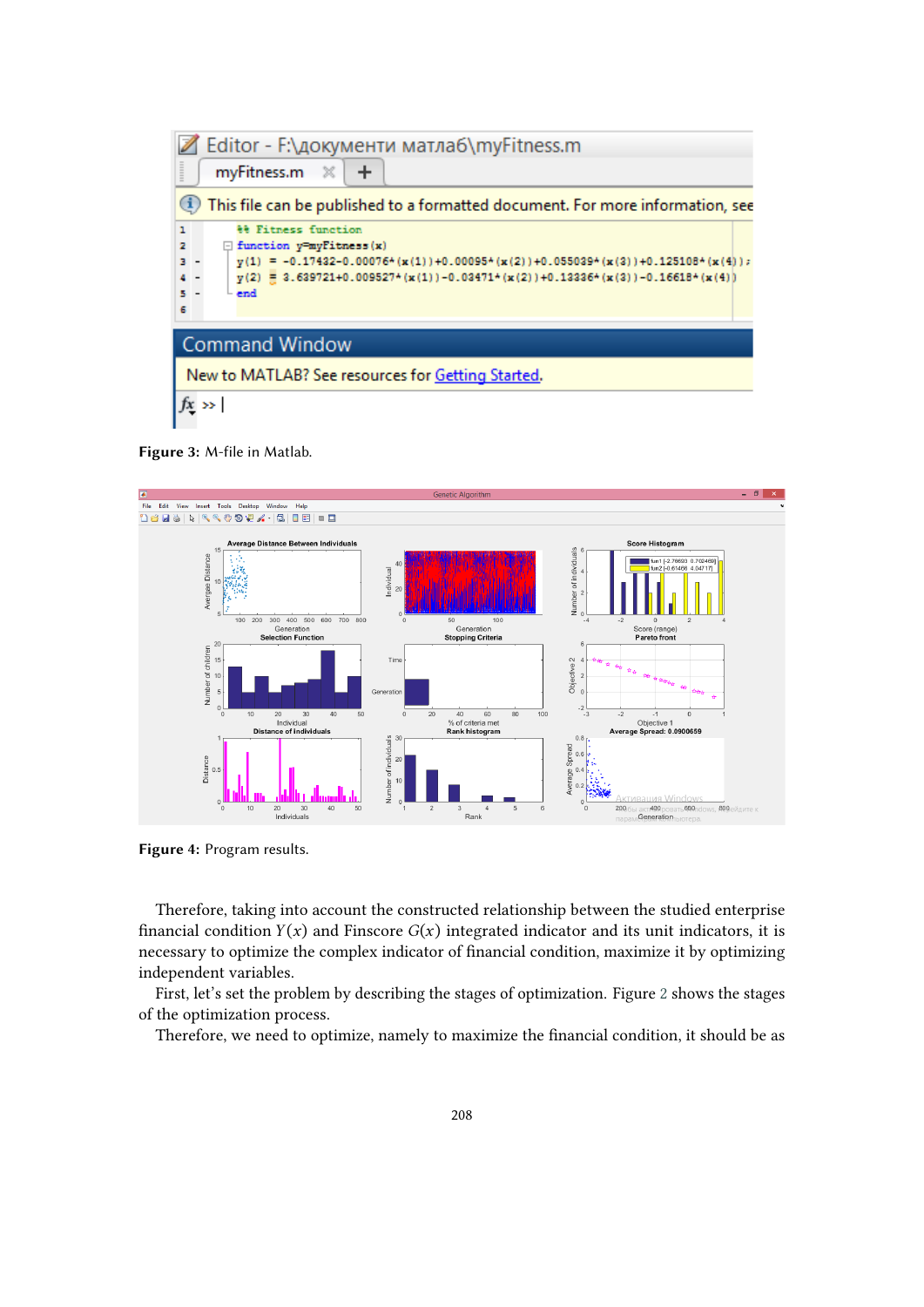close as possible to 1, but there are some limitations, which will be described below. Next, we will implement the financial condition integrated indicator function optimization in MatLab with pre-imposed restrictions on independent variables. First, we form an m-file in which we introduce the optimized function, in the economic-mathematical model of the integrated indicator of the financial condition of the object under study. The M-file with the optimized function with the given restrictions is shown in figure [3.](#page-9-0)

To implement a multi-criteria task, use the built-in Optimization ToolBox. The obtained optimization results are shown in figure [4.](#page-9-1)

# **4. Conclusions**

With regard to the optimization of financial stability, this means that we have obtained many key indicators that shape the financial condition of the enterprise and it provides an opportunity to form an effective management strategy aimed primarily at achieving optimal values of indicators that together and determine the economic essence of the financial stability of the enterprise.

The analysis of existing approaches to assessing the financial condition of enterprises shows the lack of a unified methodological basis for this issue. The key problem is the lack of a single indicator that would accumulate all aspects of financial condition. The article proposes a method of assessing and optimizing the financial condition based on the concept of maximizing the financial stability of enterprises Finscore. The formulated problem of multicriteria optimization of indicators CurrentRatio, Equity-to-Assets, NPM and ReceivablesTurnover allows to obtain Pareto-optimal combinations, which achieve financial stability as a maximized value (optimal ratio between key indicators of the financial condition of the enterprise).

#### **References**

- <span id="page-10-0"></span>[1] S. Drobyazko, A. Barwinska-Malajowicz, B. Slusarczyk, O. Chubukova, T. Bielialov, Risk management in the system of financial stability of the service enterprise, Journal of Risk and Financial Management 13 (2020) 300. URL: [https://www.mdpi.com/1911-8074/13/12/300.](https://www.mdpi.com/1911-8074/13/12/300) doi:[10.3390/jrfm13120300](http://dx.doi.org/10.3390/jrfm13120300).
- <span id="page-10-1"></span>[2] G. Azarenkova, O. Golovko, K. Abrosimova, Management of enterprise's financial sustainability and improvement of its methods, Accounting and Financial Control 2 (2018) 1–14. doi:[10.21511/afc.02\(1\).2018.01](http://dx.doi.org/10.21511/afc.02(1).2018.01).
- <span id="page-10-2"></span>[3] V. V. Mokeev, E. V. Bunova, A. V. Perevedentceva, Analysing the economic stability of an enterprise with the help of eigenstate method, Procedia Engineering 129 (2015) 681–689. doi:[10.1016/j.proeng.2015.12.091](http://dx.doi.org/10.1016/j.proeng.2015.12.091).
- <span id="page-10-3"></span>[4] O. Mykoliuk, V. Bobrovnyk, V. Fostolovych, H. Kucherova, P. Nataliia, Modelling the level of energy security at enterprises in the context of environmentalization of their innovative development, in: 2020 10th International Conference on Advanced Computer Information Technologies (ACIT), 2020, pp. 621–625. doi:[10.1109/ACIT49673.2020.9208996](http://dx.doi.org/10.1109/ACIT49673.2020.9208996).
- <span id="page-10-4"></span>[5] W. Ma, M. Jin, Y. Liu, X. Xu, Empirical analysis of fractional differential equations model for relationship between enterprise management and financial performance, Chaos, Solitons & Fractals 125 (2019) 17–23. doi:[10.1016/j.chaos.2019.05.009](http://dx.doi.org/10.1016/j.chaos.2019.05.009).